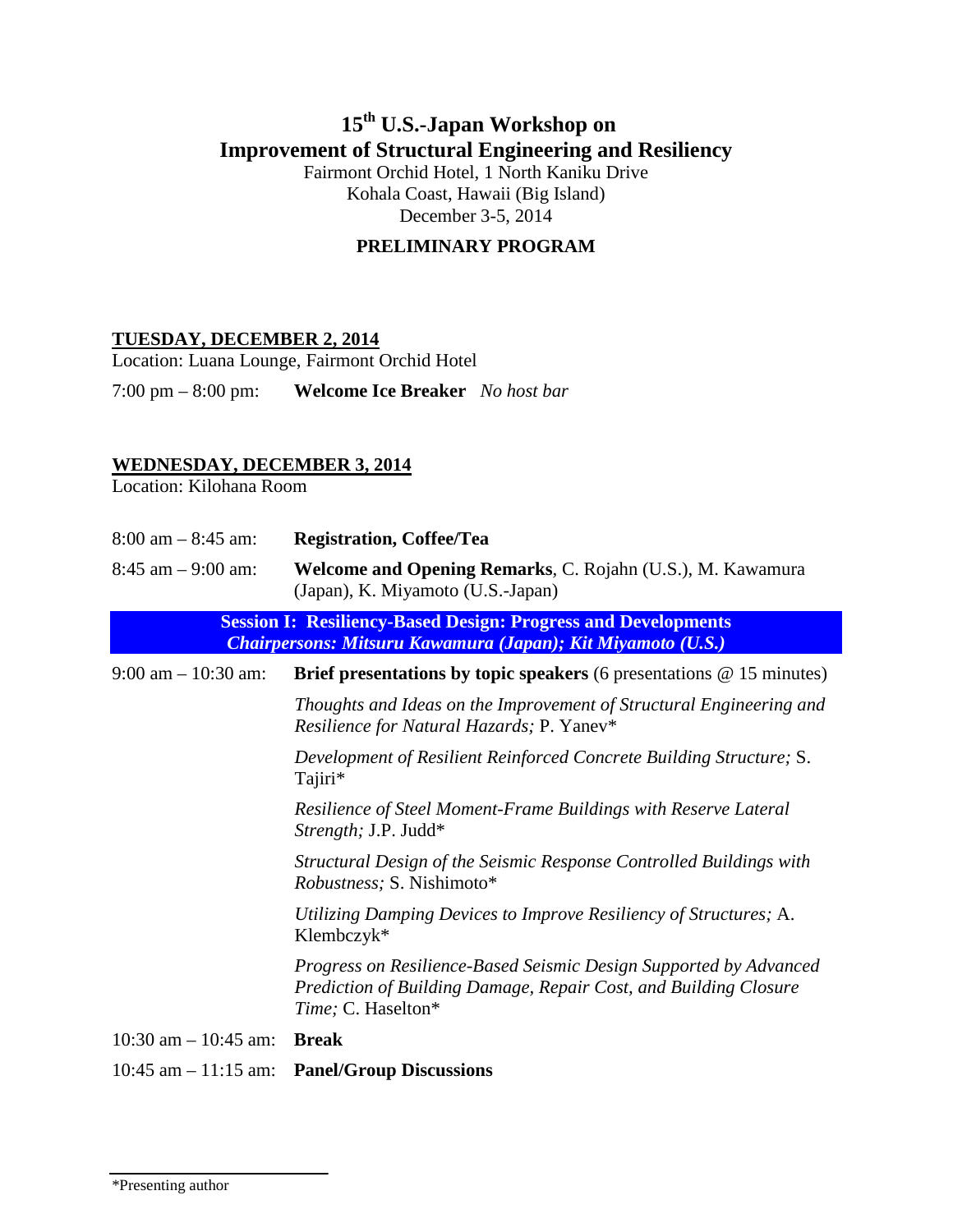|                                                                                                                                                       | 11:15 am - 11:30 am: Development of Technical and Policy Recommendations and<br><b>Conclusions</b>                                                                          |  |
|-------------------------------------------------------------------------------------------------------------------------------------------------------|-----------------------------------------------------------------------------------------------------------------------------------------------------------------------------|--|
|                                                                                                                                                       | 11:30 am $-$ 12:30 pm: Lunch (Location: Kilohana Garden)                                                                                                                    |  |
| <b>Session II: Performance Based-Design and Response Evaluation of Structures</b><br><b>Chairpersons: Jon Heintz (U.S.); Shinya Nishimoto (Japan)</b> |                                                                                                                                                                             |  |
| 12:30 pm $- 2:00$ pm:                                                                                                                                 | Brief presentations by topic speakers (6 presentations $@ 15$ minutes)                                                                                                      |  |
|                                                                                                                                                       | A New Framework for Quantifying Ground Motion Intensity to Estimate<br>Collapse Vulnerability of Buildings; K. Buyco*                                                       |  |
|                                                                                                                                                       | Seismic Response Control of the Building Having Large Space with<br>Dampers; T. Haijima*                                                                                    |  |
|                                                                                                                                                       | Performance Target Choices by Owners Under ASCE 7-10 and ASCE<br>41-13: Improving Seismic Resiliency and Reducing Seismic Risk in the<br>Legal Arena; M. White*             |  |
|                                                                                                                                                       | Resilient Seismic Upgrade of Bay Division Pipeline No. 3 at the<br>Hayward Fault; C. Kwon*                                                                                  |  |
|                                                                                                                                                       | Response Reduction Effect of Soil-Structure-Interaction Evaluated by<br>System Identification of Strong Motion Records Observed in 2011 East<br>Japan Earthquake; H. Okano* |  |
|                                                                                                                                                       | Seismic Design of Japanese Nuclear Power Plants and Their Actual<br>Response in the July 2007 Chuetsu-oki Earthquake; A. Wada*                                              |  |
| $2:00 \text{ pm} - 2:15 \text{ pm}$                                                                                                                   | <b>Break</b>                                                                                                                                                                |  |
| $2:15$ pm $- 2:45$ pm:                                                                                                                                | <b>Panel/Group Discussions</b>                                                                                                                                              |  |
| $2:45$ pm $-3:00$ pm:                                                                                                                                 | <b>Development of Technical and Policy Recommendations and</b><br><b>Conclusions</b>                                                                                        |  |
| $3:00 \text{ pm} - 3:05 \text{ pm}$                                                                                                                   | <b>Closure</b> (Day 1 Closing, Announcements)                                                                                                                               |  |
| $5:00 \text{ pm} - 8:00 \text{ pm}$                                                                                                                   | <b>Social &amp; Dinner Event</b> (Location: Coconut Grove)                                                                                                                  |  |

#### **THURSDAY, DECEMBER 4, 2014**

Location: Kilohana Room

| $8:00 \text{ am} - 8:10 \text{ am}:$ | Coffee/Tea                                                    |
|--------------------------------------|---------------------------------------------------------------|
| $8:10 \text{ am} - 8:15 \text{ am}:$ | <b>Opening Remarks, C. Rojahn (U.S.), M. Kawamura (Japan)</b> |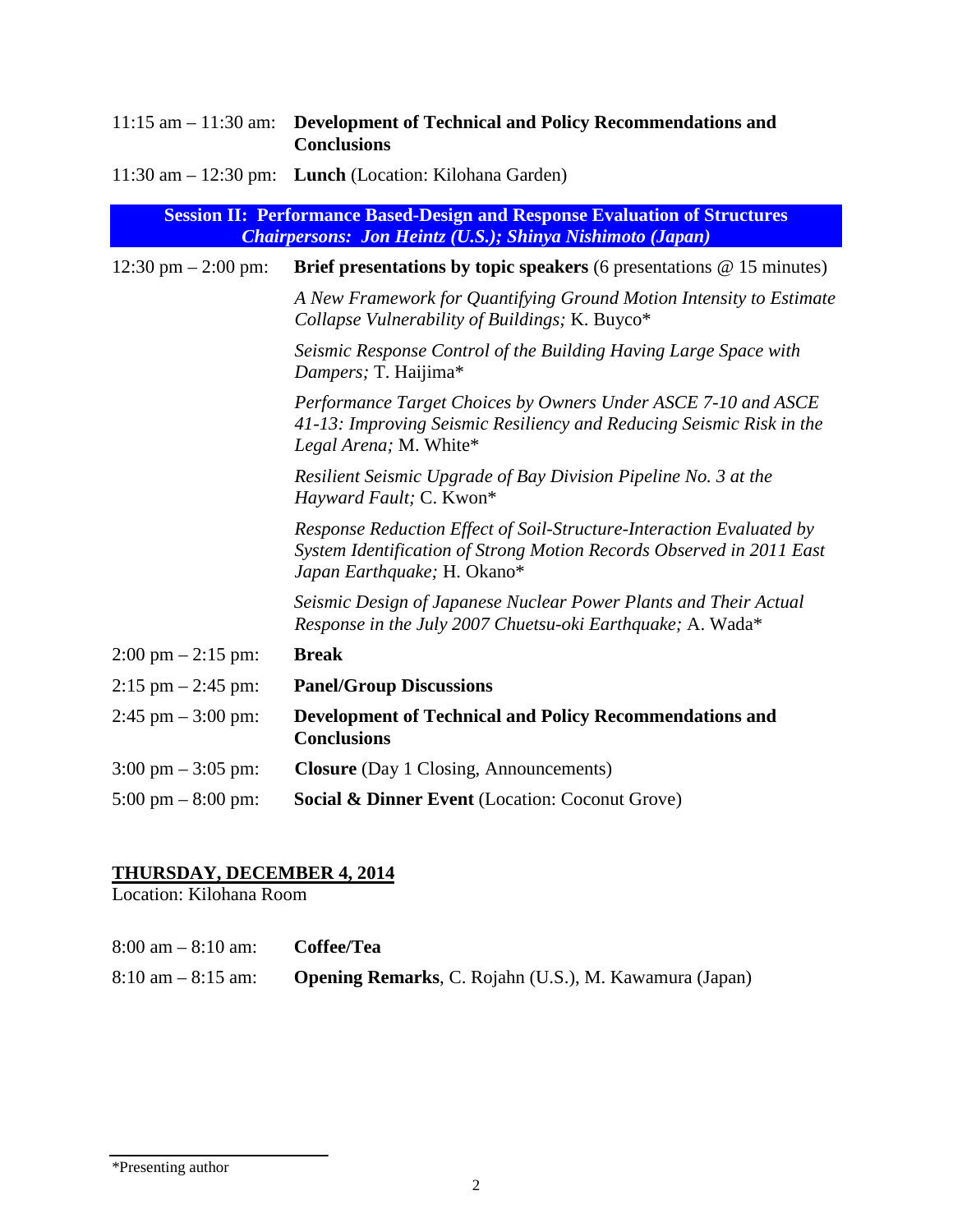| <b>Session III: Risk Identification &amp; Reduction: Methods &amp; Validation</b><br><b>Chairpersons: Takayuki Teramoto (Japan); Curt Haselton (U.S.)</b>                        |                                                                                                                                       |
|----------------------------------------------------------------------------------------------------------------------------------------------------------------------------------|---------------------------------------------------------------------------------------------------------------------------------------|
| $8:15$ am $-9:30$ am:                                                                                                                                                            | <b>Brief presentations by topic speakers</b> $(5$ presentations $@$ 15 minutes)                                                       |
|                                                                                                                                                                                  | A Risk Communication Game-Changer: The U.S. Resiliency Council<br>(USRC) Building Rating System; J. Heintz*                           |
|                                                                                                                                                                                  | The ATC-78 Methodology for Evaluation and Mitigation of Nonductile<br>Concrete Buildings; A. Liel*                                    |
|                                                                                                                                                                                  | Performance of Buildings and Nonstructural Components in the South<br>Napa Earthquake; J. Gillengerten*                               |
|                                                                                                                                                                                  | Modified Displacement-Based Design for Reinforced Masonry Shear<br>Wall Structures; F. Ahmadi*                                        |
|                                                                                                                                                                                  | Presentation on Similar Efforts in Japan; M. Kawamura*                                                                                |
| $9:30$ am $-10:00$ am:                                                                                                                                                           | <b>Panel/Group Discussions</b>                                                                                                        |
| $10:00$ am $- 10:15$ am:                                                                                                                                                         | <b>Development of Technical and Policy Recommendations and</b><br><b>Conclusions</b>                                                  |
| $10:15$ am $- 10:30$ am:                                                                                                                                                         | <b>Break</b>                                                                                                                          |
| <b>Session IV: Multi-Hazard Design, Analysis and Research:</b><br><b>Buildings &amp; Critical Infrastructure</b><br><b>Chairpersons: Abbie Liel (U.S.); Hajime Okano (Japan)</b> |                                                                                                                                       |
| $10:30$ am $- 11:30$ am:                                                                                                                                                         | <b>Brief presentations by topic speakers</b> (4 presentations $\omega$ 15 minutes)                                                    |
|                                                                                                                                                                                  | Multi-Hazard and Resilience Research at Rensselaer; F. Lombardo*                                                                      |
|                                                                                                                                                                                  | Resiliency of Power Systems in the United States for Earthquakes and<br>Windstorms and Firestorms; J. Eidinger*                       |
|                                                                                                                                                                                  | Performance of Base Isolated Structure for Tsunami Loading; M.<br>Takayama*                                                           |
|                                                                                                                                                                                  | Reliability Analysis of Structures Designed in Accordance with ASCE 7,<br>when Subjected to Tsunami and Earthquake Effects; G. Chock* |
| 11:30 am $-$ 12:00 pm:                                                                                                                                                           | <b>Panel/Group Discussions</b>                                                                                                        |
| $12:00 \text{ pm} - 12:15 \text{ pm}$                                                                                                                                            | <b>Development of Technical and Policy Recommendations and</b><br><b>Conclusions</b>                                                  |
| $12:15$ pm $-1:15$ pm:                                                                                                                                                           | Lunch (Location: Kilohana Garden)                                                                                                     |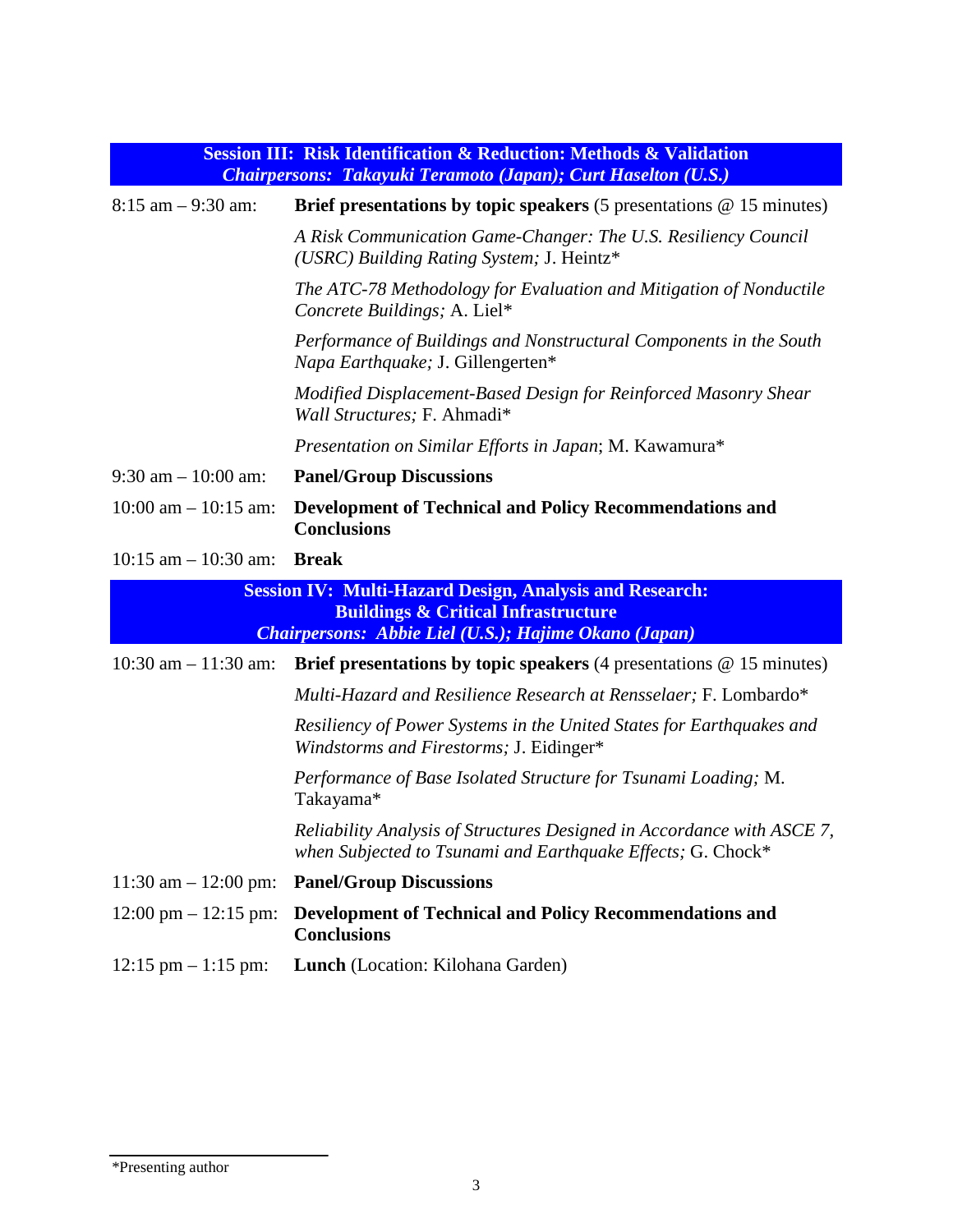| <b>Session V: Systems &amp; Processes to Improve Emergency Response,</b><br><b>Reconstruction &amp; Recovery</b><br>Chairpersons: Seitaro Tajiri (Japan); Sabine Kast (U.S.) |                                                                                                                                                   |
|------------------------------------------------------------------------------------------------------------------------------------------------------------------------------|---------------------------------------------------------------------------------------------------------------------------------------------------|
| $1:15$ pm $- 2:30$ pm:                                                                                                                                                       | Brief presentations by topic speakers $(5$ presentations $@ 15$ minutes)                                                                          |
|                                                                                                                                                                              | Examples of Recovery Proposals and Recovery Process; M. Kawamura*                                                                                 |
|                                                                                                                                                                              | Measuring lifeline emergency response using temporal network models;<br>G. Cimellaro*                                                             |
|                                                                                                                                                                              | Development of an Open Source Structural Health Monitoring and<br>Damage Detection System for Sustainable and Resilient Structures; E.<br>Kalkan* |
|                                                                                                                                                                              | <b>Improving Community Resilience Through Public-Private Partnership:</b><br>The BORP Strategy; M. Bogaard*                                       |
|                                                                                                                                                                              | What is needed for resiliency of tall buildings in San Francisco and<br>elsewhere?; M. Çelebi*                                                    |
| $2:30 \text{ pm} - 3:00 \text{ pm}$                                                                                                                                          | <b>Panel/Group Discussions</b>                                                                                                                    |
| $3:00 \text{ pm} - 3:15 \text{ pm}$                                                                                                                                          | <b>Development of Technical and Policy Recommendations and</b><br><b>Conclusions</b>                                                              |
| $3:15$ pm $-3:20$ pm:                                                                                                                                                        | <b>Closure</b> (Day 2 Closing, Announcements)                                                                                                     |
| $7:00 \text{ pm} - 11:00 \text{ pm}$                                                                                                                                         | <b>Dinner Event</b> (Offsite location)                                                                                                            |

### **FRIDAY, DECEMBER 5, 2014**

Location: Kilohana Room

| $8:30$ am $-8:40$ am:                                                                                                                                                                   | Coffee/Tea                                                                                   |
|-----------------------------------------------------------------------------------------------------------------------------------------------------------------------------------------|----------------------------------------------------------------------------------------------|
| $8:40$ am $-8:45$ am:                                                                                                                                                                   | <b>Opening Remarks, K. Miyamoto (U.S.-Japan), M. Kawamura (Japan)</b>                        |
| <b>Session VI: Humanitarian Engineering: The Role of Engineering and Technology</b><br>in Less-Developed Communities<br><b>Chairpersons: Peter Yanev (U.S.); Mineo Takayama (Japan)</b> |                                                                                              |
| $8:45$ am $-10:00$ am:                                                                                                                                                                  | <b>Brief presentations by topic speakers</b> (5 presentations $\omega$ 15 minutes)           |
|                                                                                                                                                                                         | Improving Earthquake Resiliency in Developing Cities; K. Miyamoto*                           |
|                                                                                                                                                                                         | 'Ductility' is 'Damage', People Don't Want to Live in Damaged<br><i>Buildings</i> ; A. Wada* |
|                                                                                                                                                                                         | Saving Lives through Humanitarian Engineering; S. Kast*                                      |
|                                                                                                                                                                                         | An Example of Improving Earthquake Safety Project in South-east Asia;<br>T. Teramoto*        |

\*Presenting author